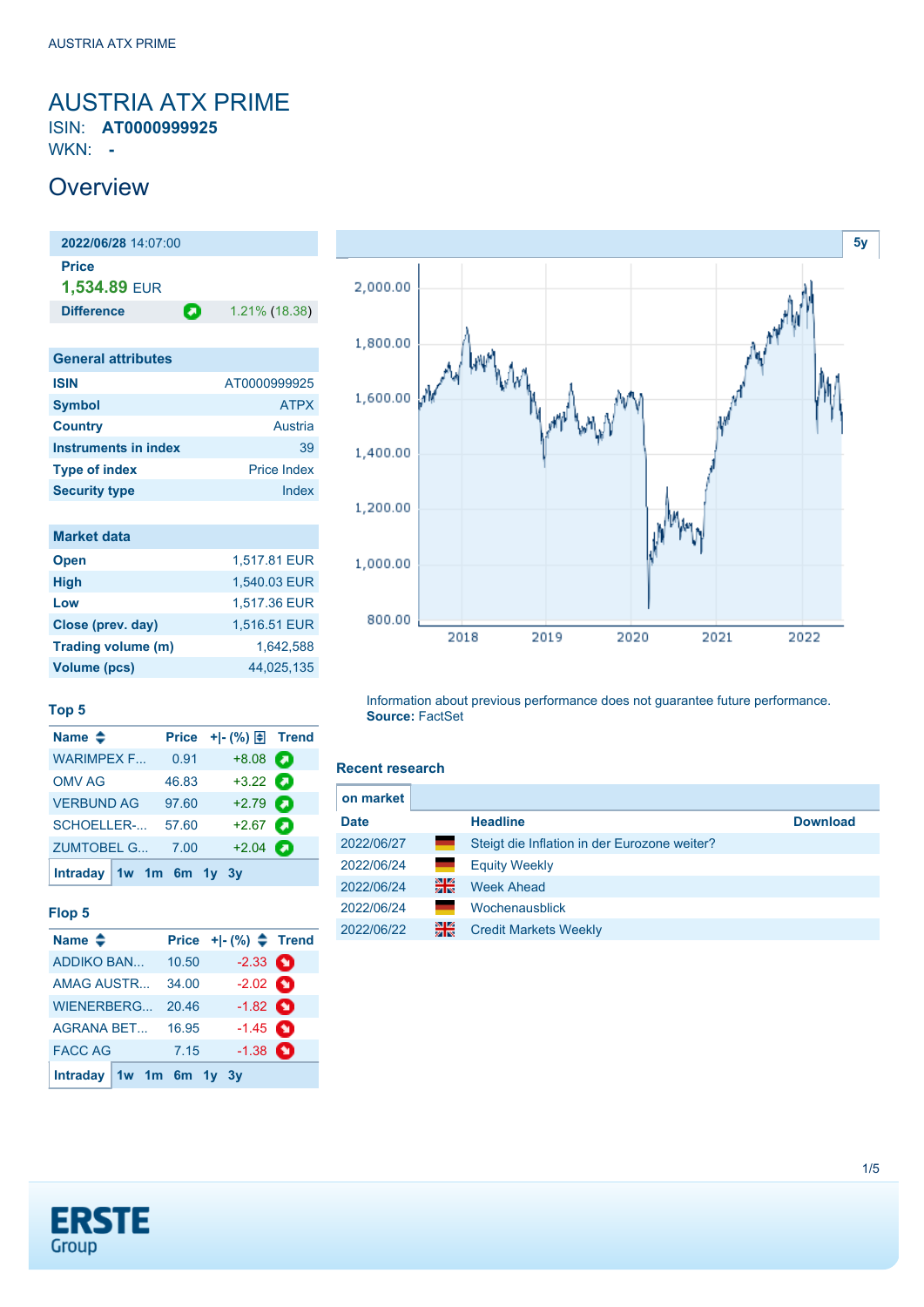| <b>Futures and Options</b> |  |
|----------------------------|--|
| <b>Related Futures</b>     |  |
| <b>Related Options</b>     |  |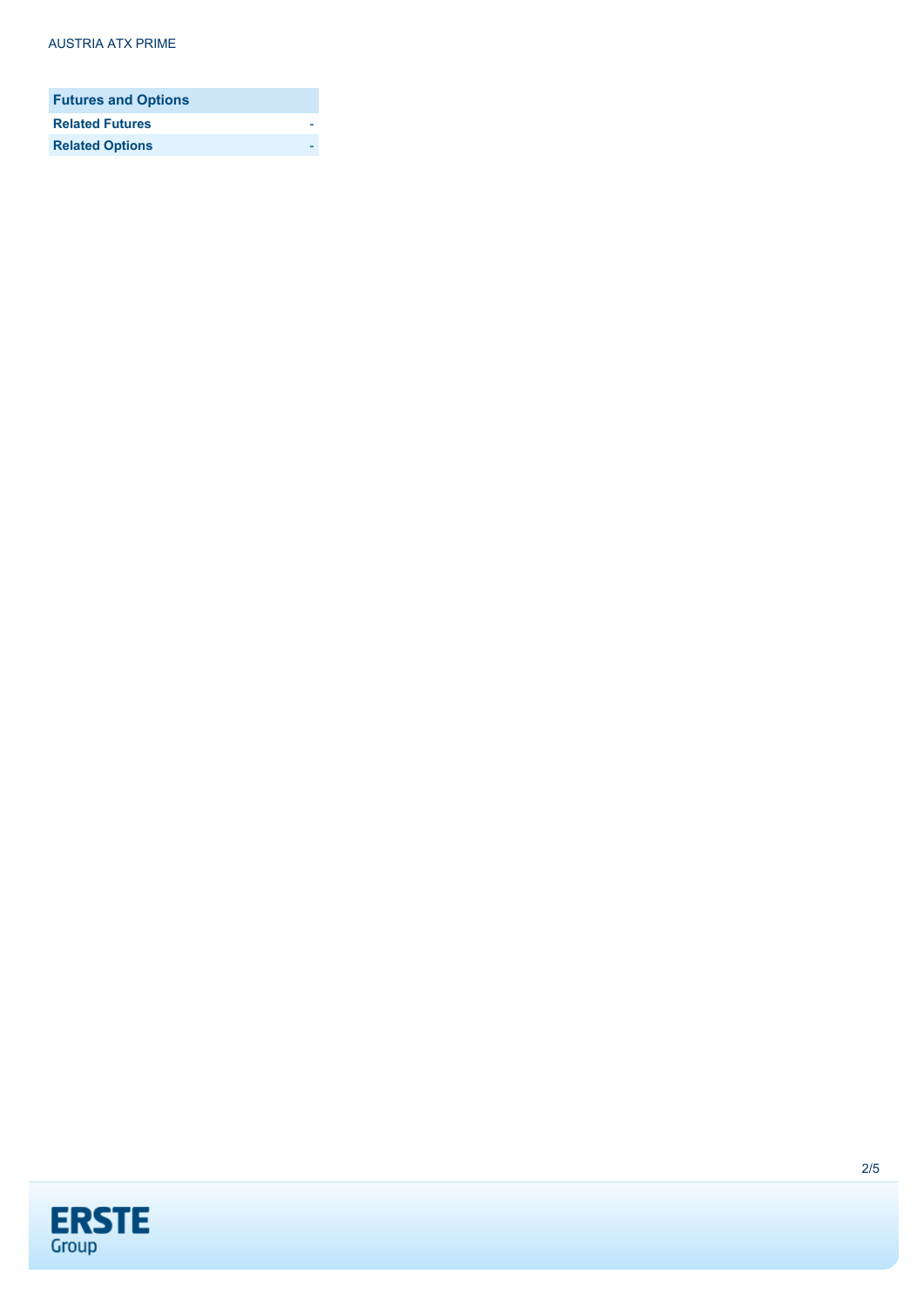## **Details**

**2022/06/28** 14:07:00 **Price**

**1,534.89** EUR

**Difference 1.21% (18.38)** 

| <b>General attributes</b>   |              |  |  |  |
|-----------------------------|--------------|--|--|--|
| <b>ISIN</b>                 | AT0000999925 |  |  |  |
| <b>Symbol</b>               | <b>ATPX</b>  |  |  |  |
| <b>Country</b>              | Austria      |  |  |  |
| <b>Security type</b>        | Index        |  |  |  |
| <b>Instruments in index</b> | 30           |  |  |  |

| <b>Market data</b> |              |
|--------------------|--------------|
| <b>Open</b>        | 1,517.81 EUR |
| <b>High</b>        | 1,540.03 EUR |
| Low                | 1,517.36 EUR |
| Close (prev. day)  | 1,516.51 EUR |
| Trading volume (m) | 1.642.588    |
| Volume (pcs)       | 44,025,135   |

#### **Performance and Risk**

|                   | 6 <sub>m</sub> | 1v        | 3v       |
|-------------------|----------------|-----------|----------|
| Perf $(\%)$       | $-21.86%$      | $-14.29%$ | $+1.75%$ |
| Perf (abs.)       | $-424.37$      | $-252.79$ | $+26.06$ |
| <b>Beta</b>       |                |           |          |
| <b>Volatility</b> | 30.69          | 24.55     | 26.33    |



Information about previous performance does not guarantee future performance. **Source:** FactSet

| <b>Price data</b>                           |                           |
|---------------------------------------------|---------------------------|
| Ø price 5 days   Ø volume 5 days (pcs.)     | 1,513.87 EUR (4,909,502)  |
| Ø price 30 days   Ø volume 30 days (pcs.)   | 1,608.85 EUR (5,543,641)  |
| Ø price 100 days   Ø volume 100 days (pcs.) | 1,669.78 EUR (6,106,168)  |
| Ø price 250 days   Ø volume 250 days (pcs.) | 1,789.67 EUR (4,978,449)  |
| <b>YTD High   date</b>                      | 2,040.54 EUR (2022/02/10) |
| <b>YTD Low   date</b>                       | 1,425.75 EUR (2022/03/07) |
| 52 Weeks High   date                        | 2,040.54 EUR (2022/02/10) |
| 52 Weeks Low   date                         | 1,425.75 EUR (2022/03/07) |

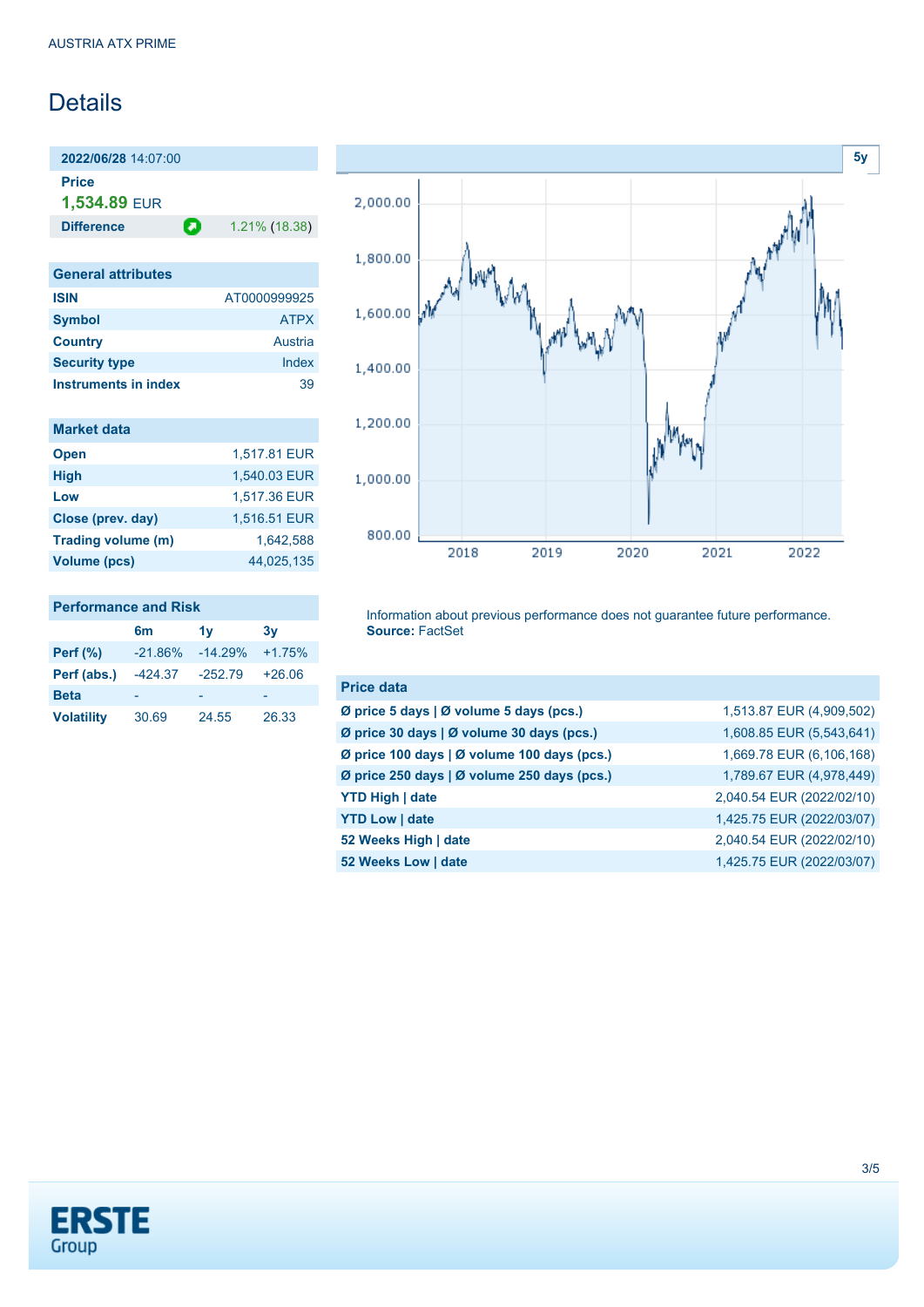# **Composition**

| Name $\clubsuit$<br><b>ISIN</b>               | <b>Price</b> | Diff % $\div$<br>$Diff +/-$ | Performance $\triangle$ | <b>Date</b><br><b>Time</b> | Turnover Pc. ♦<br>Turnover Money $\div$ |
|-----------------------------------------------|--------------|-----------------------------|-------------------------|----------------------------|-----------------------------------------|
| <b>ADDIKO BANK AG</b><br>AT000ADDIKO0         | 10.50        | $-2.33%$<br>$-0.25$         |                         | 22/06/28<br>12:46:00       | 2,679<br>28,054.30                      |
| AGRANA BETEILIGUNGS-AG<br>AT000AGRANA3        | 16.95        | $-1.45%$<br>$-0.25$         |                         | 22/06/28<br>14:00:05       | 1,155<br>19,675.20                      |
| AMAG AUSTRIA METALL AG<br>AT00000AMAG3        | 34.00        | $-2.02%$<br>$-0.70$         |                         | 22/06/28<br>13:01:38       | 106<br>3,612.50                         |
| <b>ANDRITZ AG</b><br>AT0000730007             | 41.24        | 0.68%<br>0.28               |                         | 22/06/28<br>14:06:14       | 47,499<br>1,958,515.64                  |
| AT&S AUSTRIA TECHN.&SYSTE<br>AT0000969985     | 49.50        | 0.30%<br>0.15               |                         | 22/06/28<br>14:03:22       | 44,528<br>2,228,804.55                  |
| <b>BAWAG GROUP AG</b><br>AT0000BAWAG2         | 44.68        | 0.54%<br>0.24               |                         | 22/06/28<br>13:53:42       | 19,158<br>857, 132.34                   |
| CA IMMOBILIEN ANLAGEN AG<br>AT0000641352      | 30.55        | $-0.16%$<br>$-0.05$         |                         | 22/06/28<br>13:55:11       | 13,420<br>412,038.85                    |
| DO & CO AG<br>AT0000818802                    | 85.10        | 0.35%<br>0.30               |                         | 22/06/28<br>14:04:56       | 5,699<br>488,229.60                     |
| <b>ERSTE GROUP BANK AG</b><br>AT0000652011    | 26.39        | 1.50%<br>0.39               |                         | 22/06/28<br>14:04:45       | 374,970<br>9,898,435.71                 |
| <b>EVN AG</b><br>AT0000741053                 | 21.60        | 0.47%<br>0.10               |                         | 22/06/28<br>13:58:08       | 89,409<br>1,920,354.90                  |
| <b>FACC AG</b><br>AT00000FACC2                | 7.15         | $-1.38%$<br>$-0.10$         |                         | 22/06/28<br>13:50:46       | 5,507<br>39,525.61                      |
| <b>FLUGHAFEN WIEN AG</b><br>AT00000VIE62      | 32.75        | $-0.46%$<br>$-0.15$         |                         | 22/06/28<br>11:58:27       | 3,116<br>102,069.10                     |
| <b>FREQUENTIS AG</b><br>ATFREQUENT09          | 30.00        | 0.33%<br>0.10               |                         | 22/06/28<br>13:07:05       | 427<br>12,787.60                        |
| <b>IMMOFINANZ AG</b><br>AT0000A21KS2          | 14.61        | 0.34%<br>0.05               |                         | 22/06/28<br>14:04:31       | 5,460<br>79,723.93                      |
| <b>KAPSCH TRAFFICCOM AG</b><br>AT000KAPSCH9   | 12.92        | 0.16%<br>0.02               |                         | 22/06/28<br>13:06:34       | 575<br>7,453.00                         |
| <b>LENZING AG</b><br>AT0000644505             | 81.10        | 1.12%<br>0.90               |                         | 22/06/28<br>13:01:17       | 7,436<br>605,172.80                     |
| <b>MARINOMED BIOTECH AG</b><br>ATMARINOMED6   | 68.20        | 0.00%<br>0.00               |                         | 22/06/28<br>10:11:26       | 125<br>8,525.00                         |
| <b>MAYR-MELNHOF KARTON AG</b><br>AT0000938204 | 168.00       | 0.84%<br>1.40               |                         | 22/06/28<br>13:58:57       | 5,340<br>893,328.80                     |
| <b>OMV AG</b><br>AT0000743059                 | 46.83        | 3.22%<br>1.46               |                         | 22/06/28<br>14:06:46       | 110,063<br>5, 123, 795. 76              |
| <b>PALFINGER AG</b><br>AT0000758305           | 23.30        | $-0.21%$<br>$-0.05$         |                         | 22/06/28<br>13:31:16       | 590<br>13,817.65                        |
| PIERER MOBILITY AG<br>AT0000KTMI02            | 65.30        | $-0.31%$<br>$-0.20$         |                         | 22/06/28<br>10:03:54       | 108<br>7,020.60                         |
| <b>POLYTEC HOLDING AG</b><br>AT0000A00XX9     | 5.88         | $-0.34%$<br>$-0.02$         |                         | 22/06/28<br>13:59:57       | 3,773<br>22,153.60                      |
| <b>PORR AG</b><br>AT0000609607                | 12.32        | $-1.12%$<br>$-0.14$         |                         | 22/06/28<br>14:01:06       | 23,477<br>293,732.96                    |
| RAIFFEISEN BANK INTERNATI<br>AT0000606306     | 10.99        | 1.85%<br>0.20               |                         | 22/06/28<br>14:03:00       | 146,312<br>1,610,936.72                 |
| ROSENBAUER INTERNATIONAL<br>AT0000922554      | 35.70        | 0.28%<br>0.10               |                         | 22/06/28<br>11:23:20       | 1,187<br>42,279.20                      |